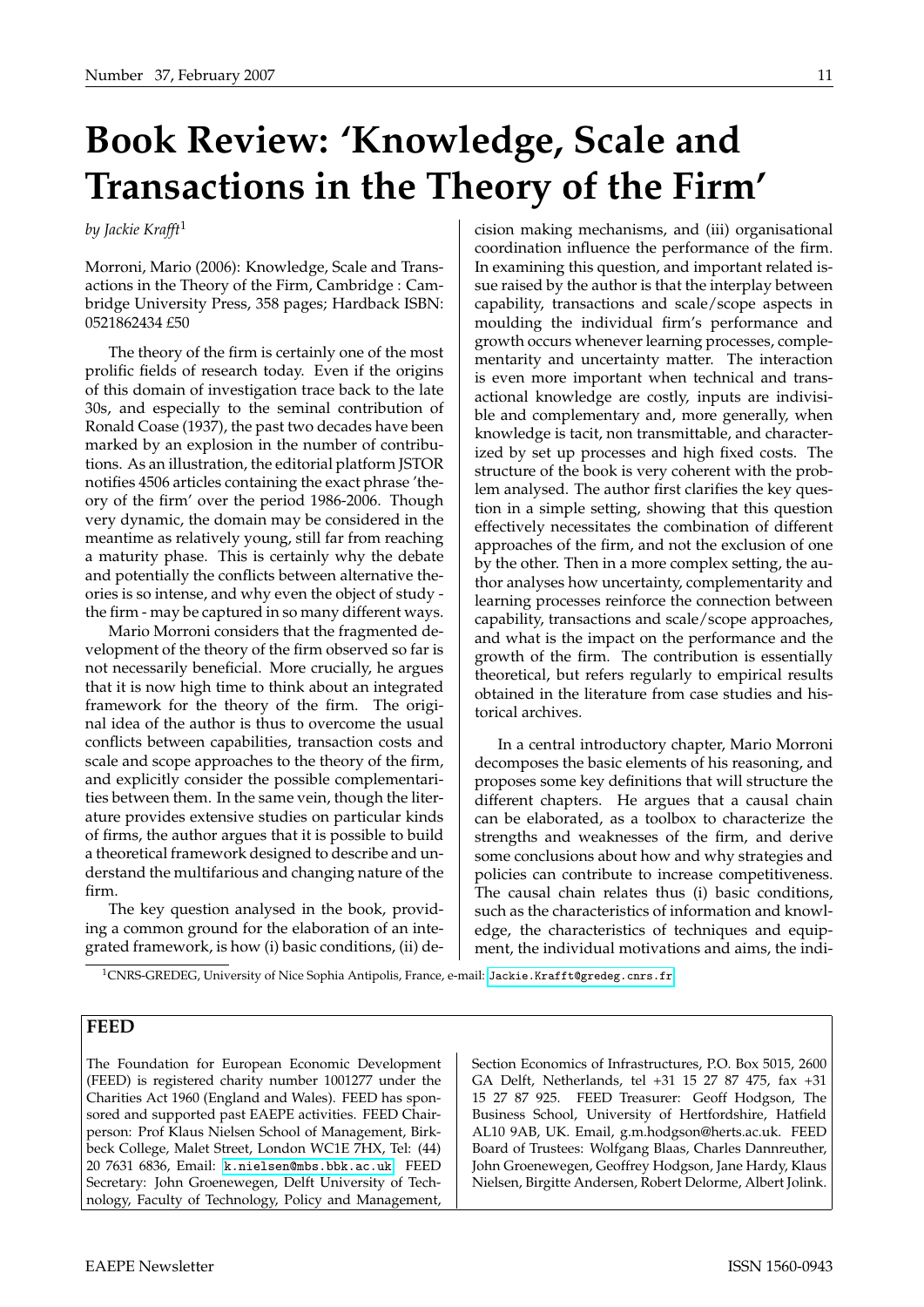vidual abilities, uncertainty, structural change, institutional and market conditions; (ii) decision making, such as property structures, control rights, aims of the firm, incentives and rationality; and (iii) organisational coordination, and essentially capabilities, transaction and scale and scope issues. The interaction between these different conceptual blocks have an impact on the competitiveness of the firm, namely on its efficiency (in terms of input requirements) and efficacy (in terms of matching current and potential market needs), and furthermore on the growth of the firm. The author advocates that with weak uncertainty, costly knowledge and perfectly rational agents, the interaction among competence, transaction and scale considerations may be significant. But, the interaction described from the causal chain is significantly reinforced in the presence of cognitive limitations that prevent individuals from computing all possible pay-offs of their actions, thus obliging them to operate under radical uncertainty. The outcome is that, for the author, as soon as we look for a comprehensive theory, we need to consider both situations of radical uncertainty and farsightedness.

Chapter 1 then characterises the role of the 'basic conditions' that structure the integrated framework proposed by Mario Morroni in the introductory chapter. These basic conditions influence the firm's decision making in two ways. Basic conditions defined as "external" create an objective set of opportunities and constraints for the firm but, in the meantime, decision making mechanisms are shaped according to the subjective "image" of the environmental conditions that entrepreneurs and managers have developed in their mind. Consequently, basic conditions influence decision making, organisational setting and competitiveness, but there are important feedbacks to consider on how basic conditions are themselves affected by changes in the domain of decision, organisation, and performance. Here, the author provides an interesting discussion on how the transfer of information (and potentially the non transferability of tacit knowledge), and the characteristics of production processes shape these influences and feedbacks. He analyses especially how production processes that are characterized by indivisibility, non saturability, and complementary play a role in shaping organisational settings, in 4 different contexts of uncertainty (complete and incomplete forecasting, incomplete theoretical framework and incomplete information-processing abilities).

Chapter 2 clarifies the author's notion of processes of decision making. He defines them as an outcome of a complex combination between property structure, power and control, the aims of the firm and the relationships between shareholder, manager and stakeholder; the incentives and motivations schemes implemented, and the degree of rationality of the different actors involved. Here the author's contribution is to provide an analysis of this

complex combination in a context of perfect rationality, cognitive rationality, and multiple rationalities.

Chapter 3 deals with organisational coordination. Here, the issue is to develop the integrated framework that links directly the three approaches to the firm, i.e. capabilities, transactions and scale/scope. To do so, the author examines different situations: (i) there is no significant weight of these three aspects, namely capabilities, transactions and scale/scope, and therefore no interaction among them, leading to an organisational coordination oriented towards full decentralisation; (ii) there is no interaction among the three aspects because one aspect clearly dominates, here a tendency toward vertical integration or cooperation is likely to appear; (iii) there is a significant weight of all three and interaction among them, involving a tendency towards vertical integration through unified ownership or forms of collaborations within and among firms ; (iv) there is significant weight of all three and intense interaction among them, generating a strong tendency towards an expansion of the boundaries of organisational coordination within and among firms.

Chapter 4 goes back again on the central issue of uncertainty, with new results. The author argues that uncertainty may be tempered in different contexts. Within markets, for instance, when autonomous parties are present, there may be some special contracts implying screening, signalling, monitoring, incentives that reduce uncertainty. Within firms, also, one should think about organisational devices that ensure information, enforcement, regulation and dispute resolution activities. Finally between firms, the virtue of hybrids or networks of firms is to decrease uncertainty.

Chapter 5 investigates the last two points. Firms, by keeping reserves and by designing long term relational agreements, may be apt to manage appropriately situations of high uncertainty. In addition, employment relationships, division of labour and learning processes contribute to limit uncertainty.

A conclusive chapter draws some new lines on the growth of the firm as the interplay between the three aspects of organisational coordination. Here the author identifies the potential advantages that are derived from the cross-linked effects between the development of capabilities, arrangement of transactions and design of the operational scale. When capabilities and scale/scope issues are significant, economies of scale imply the development of capabilities necessary to solve problems of scaling up processes. In the meantime, an increase in dimension of scale allows an increase in division of knowledge that, in turn, potentially involves changing individual skills and increasing returns of scale. Finally, in producing specific goods, firms may develop capabilities that turn out to be useful for producing new goods in complementary technology, generating then economies of scope. When capabilities and